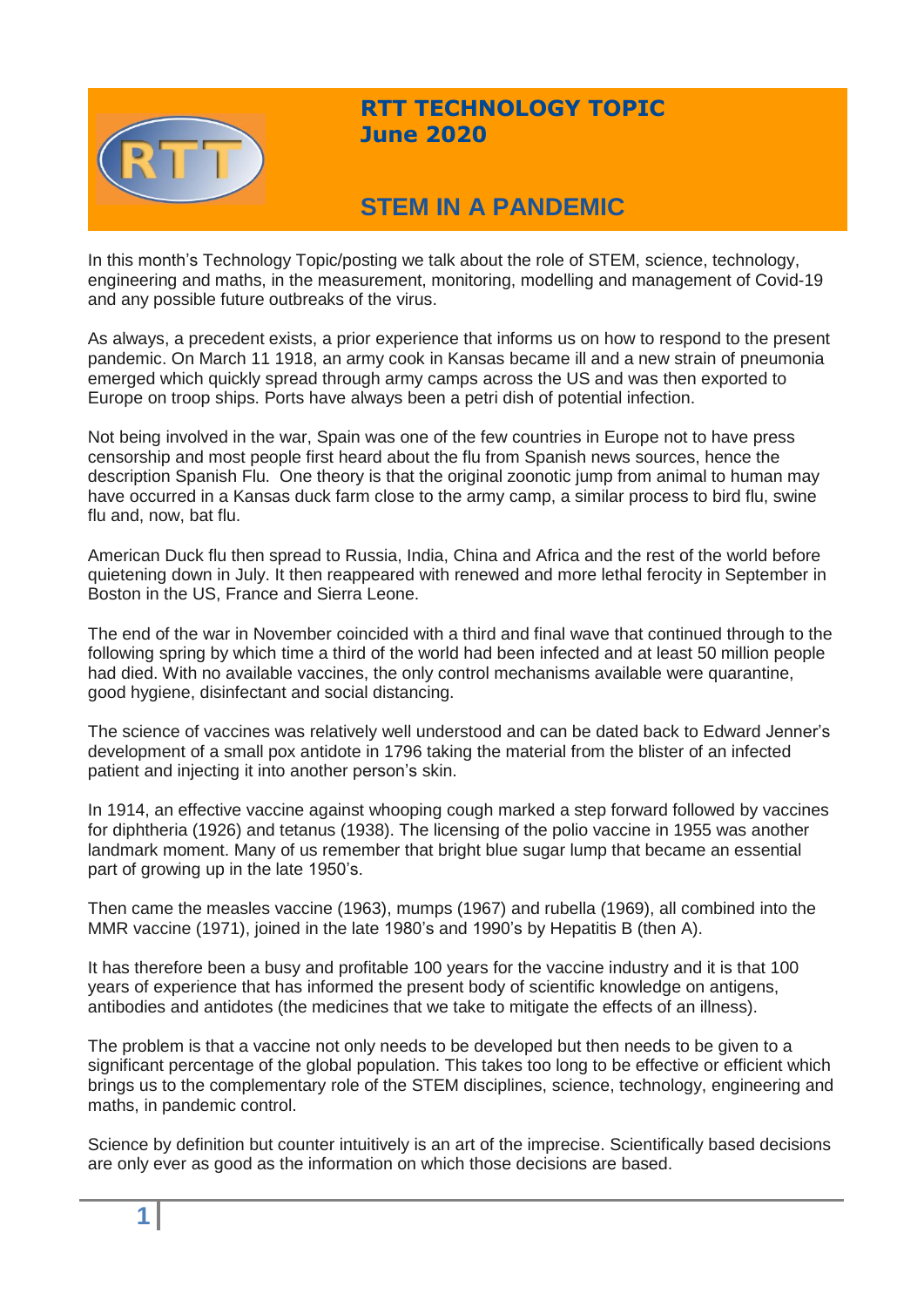Given that science has 100 years of vaccine data to work with you might hope that scientists would know what to do but in practice there is a need for a combination of long term and short term evidence.

Fortuitously the smart phone has emerged as the new weapon in the anti-viral technology tool box with many nations now deploying real time health monitoring.

Singapore was an early adopter with their TraceTogether app, using Bluetooth and stored contact data in the phone and centralised servers to let people know if they have had more than 15 minutes of contact with anyone with Covid-19. Australia and other countries have implemented similar schemes with the UK finally getting started this week (end of May 2020).

It seems likely that we will need to accept that we will only be allowed to travel internationally if we can demonstrate that we are disease free and the smart phone is going to be the easiest way to do that both for the corona virus and potentially other infectious and contagious diseases. Our right to privacy does not extend to the right to kill other people at home or abroad.

Equally important, the economic benefits of new era of international disease control should be sufficient to sustain a consensus of permission to make our individual health data commonly available though the associated regulatory challenges will be substantial.

So that is science and technology but then we need to add engineering into the mix.

Engineering, from the Latin ingenium meaning cleverness, or more precisely, ingenuity, is the process by which a technology is made to be efficient and effective.

To date we have software engineers to thank for the present generation of health indexing applications but don't forget the radio engineers who made the smart phone possible in the first place.

Last but not least there is maths or rather maths and stats.

When the Crimean War ended in 1856, the number of deaths in British Military Hospitals led to a Royal Commission instigated by Florence Nightingale who used statistics to prove that more men had died of disease than from their wounds. This single event established the maths of mortality and heightened the awareness of the coupling of hygiene and health.

The biggest challenge presently is to avoid a second and third wave of the corona virus. As with Duck Flu, Covid-20 and Covid-21 could potentially be more lethal than Covid-19.

While we might take comfort in our ability to develop and manufacture a vaccine within months rather than years we will still be faced with the need to vaccinate the world within an impractically short time scale.

But we do have five billion people with smart phones and a penetration of 80% or more in many countries is sufficient to be effective in pandemic control. Given that Covid is a disease of mobility, it makes sense to use mobile technology as at least part of the cure. Our relationship with these devices is often described as an addiction but in this context the drug is probably just what we need.

#### **5G and Satellite Spectrum, Standards and Scale**

Our latest book, **5G and Satellite Spectrum, Standards and Scale** is available from Artech House. You can order a copy on line using the code VAR25 to give you a 25% discount.